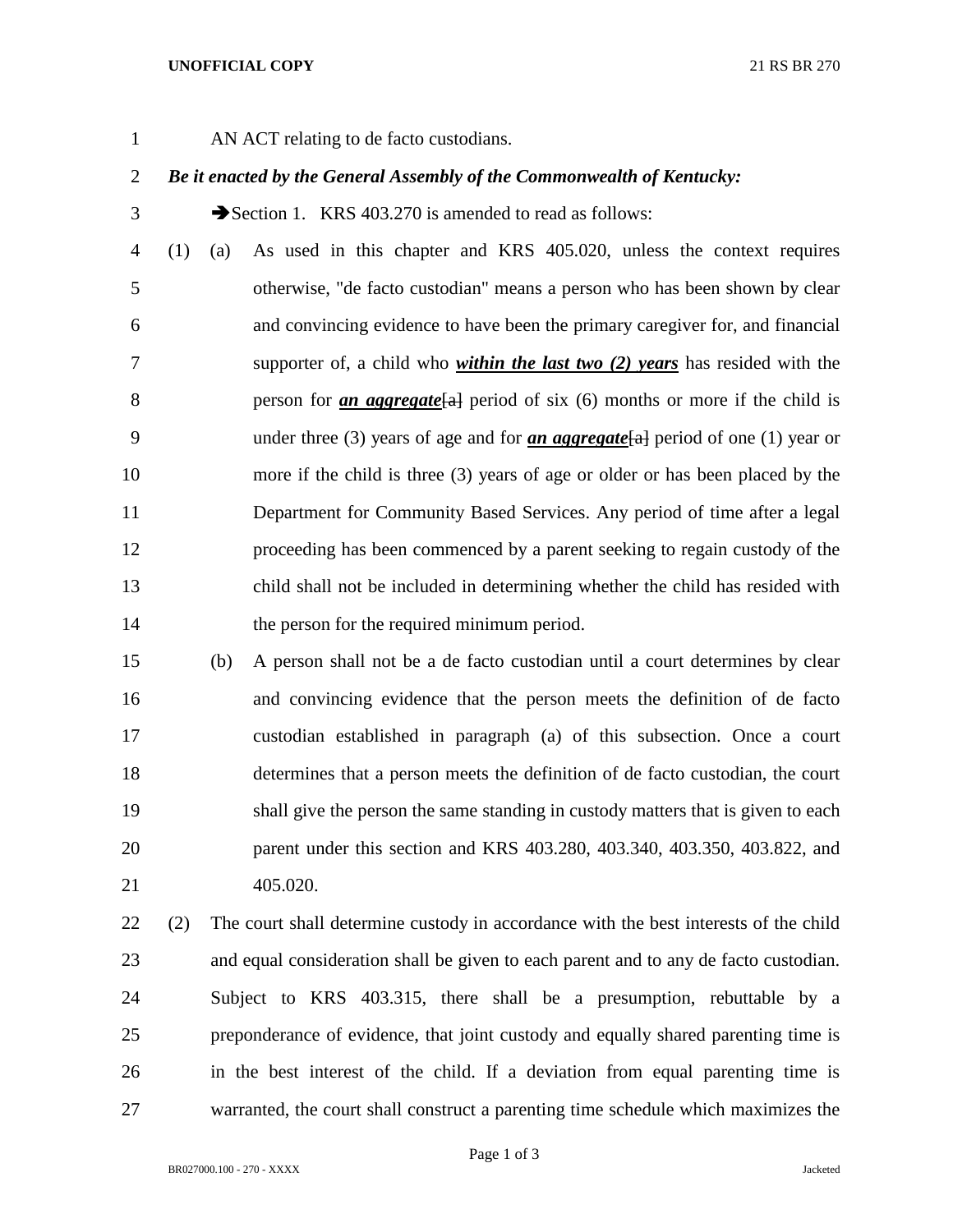## **UNOFFICIAL COPY** 21 RS BR 270

| $\mathbf{1}$   |     | time each parent or de facto custodian has with the child and is consistent with       |
|----------------|-----|----------------------------------------------------------------------------------------|
| $\overline{2}$ |     | ensuring the child's welfare. The court shall consider all relevant factors including: |
| 3              | (a) | The wishes of the child's parent or parents, and any de facto custodian, as to         |
| $\overline{4}$ |     | his or her custody;                                                                    |
| 5              | (b) | The wishes of the child as to his or her custodian, with due consideration             |
| 6              |     | given to the influence a parent or de facto custodian may have over the child's        |
| 7              |     | wishes;                                                                                |
| 8              | (c) | The interaction and interrelationship of the child with his or her parent or           |
| 9              |     | parents, his or her siblings, and any other person who may significantly affect        |
| 10             |     | the child's best interests;                                                            |
| 11             | (d) | The motivation of the adults participating in the custody proceeding;                  |
| 12             | (e) | The child's adjustment and continuing proximity to his or her home, school,            |
| 13             |     | and community;                                                                         |
| 14             | (f) | The mental and physical health of all individuals involved;                            |
| 15             | (g) | A finding by the court that domestic violence and abuse, as defined in KRS             |
| 16             |     | 403.720, has been committed by one (1) of the parties against a child of the           |
| 17             |     | parties or against another party. The court shall determine the extent to which        |
| 18             |     | the domestic violence and abuse has affected the child and the child's                 |
| 19             |     | relationship to each party, with due consideration given to efforts made by a          |
| 20             |     | party toward the completion of any domestic violence treatment, counseling,            |
| 21             |     | or program;                                                                            |
| 22             | (h) | The extent to which the child has been cared for, nurtured, and supported by           |
| 23             |     | any de facto custodian;                                                                |
| 24             | (i) | The intent of the parent or parents in placing the child with a de facto               |
| 25             |     | custodian;                                                                             |
| 26             | (j) | The circumstances under which the child was placed or allowed to remain in             |
| 27             |     | the custody of a de facto custodian, including whether the parent now seeking          |

Page 2 of 3